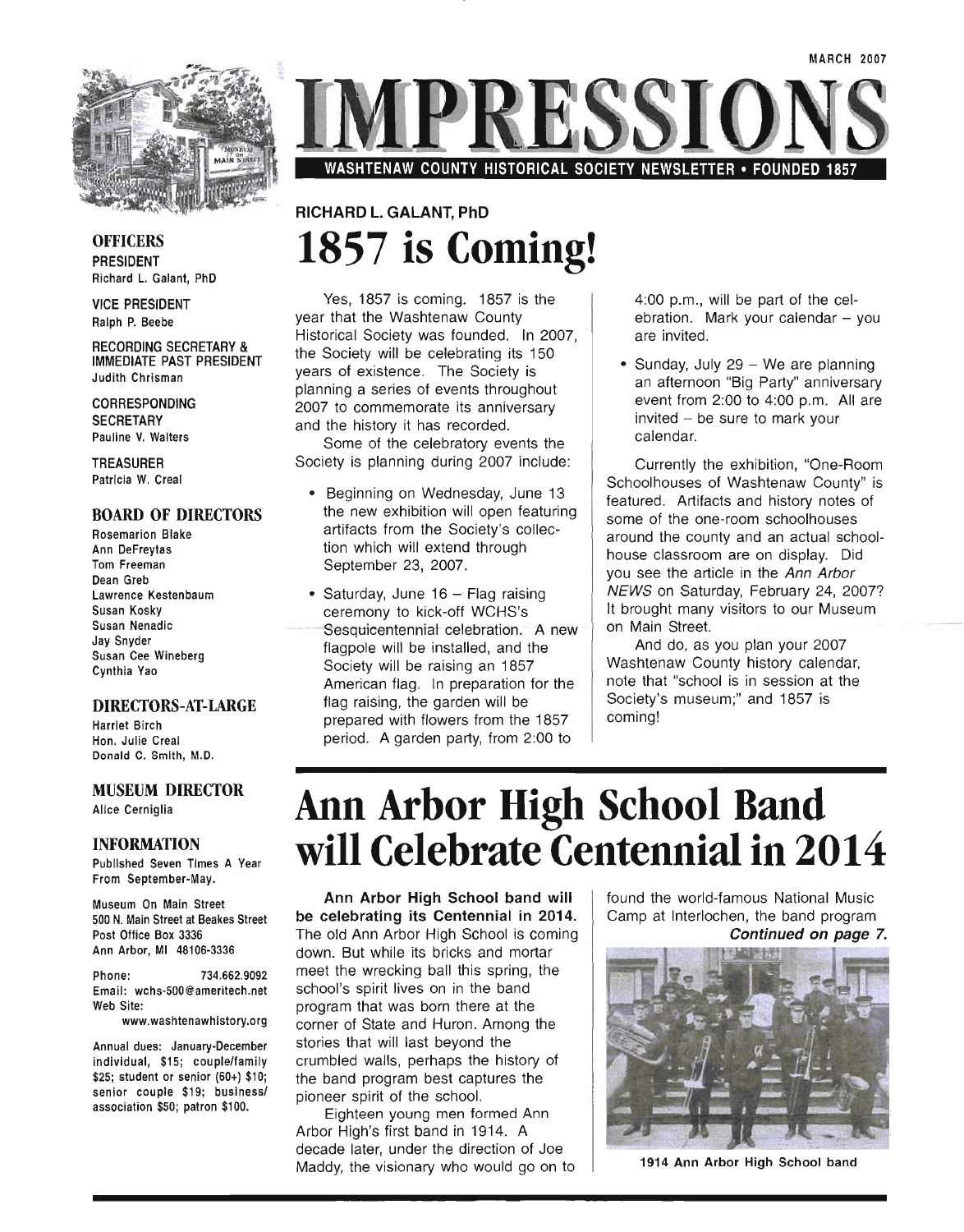## **LINDA CHAPMAN One-Room Schoolhouses**



East Delhi School located on East Delhi Road near the iron bridge was part of the former Village of Delhi

On Sunday, February 18, 2007, Linda Chapman, a member of The One-Room Schoolhouse Association and a retired teacher in the Dexter Schools, spoke to a large crowd of Society members, friends and members of the Cobblestone Farm Association. She used a quantity of slides to illustrate her talk on her favorite subject, schools.

According to the Ordinance of 1787, the Northwest Ordinance, one of the six principles/laws was that education should be forever encouraged. In most communities, the very first building built was a school. Each township set aside a section of the township, usually section 16, for a school. All were at intersections and were named for one of the roads or for the people who owned the property. If the land was sold the money was supposed to go to the schools. The school served many functions: town meeting place, church services, entertainment. The schools were in operation until 1952 when they were consolidated. Currently, there are fourteen operating one-room schoolhouses in Michigan. Many of them are in the thumb area.

Everyone was required to go to school for three months. Then it was changed to four months. Since the schools were mostly rural, the need of

the farms took precedence over schooling.

In the 1800s, most of the schools had male teachers because 'the men could control the rowdy boys.' By the 1900s, there were a lot of female teachers but most of the high school teachers were still male. Salaries were something like \$25 per month and, after five years, they got a one dollar raise. Teachers 'boarded



Jarvis School - 1929-30

round' in the area families, usually for one month at a time, to the dismay of the children of that family.

### **Myths**

- 1. All rural schools were one room. False. Many were two or three and possibly four rooms.
- 2. All were painted red. False. Many were white.
- 3. Everyone used McGuffey readers. False. There were many different readers and all had moralistic stories.
- 4. Everyone walked six miles uphill in both directions. False.
- 5. Dunce caps were used as punishment. False.
- 6. All schools were laid out the same. False. There were pattern books with floor plans and standardized fixtures available resulting in many schools looking the same but it was not a requirement.



Mr. William McGuffey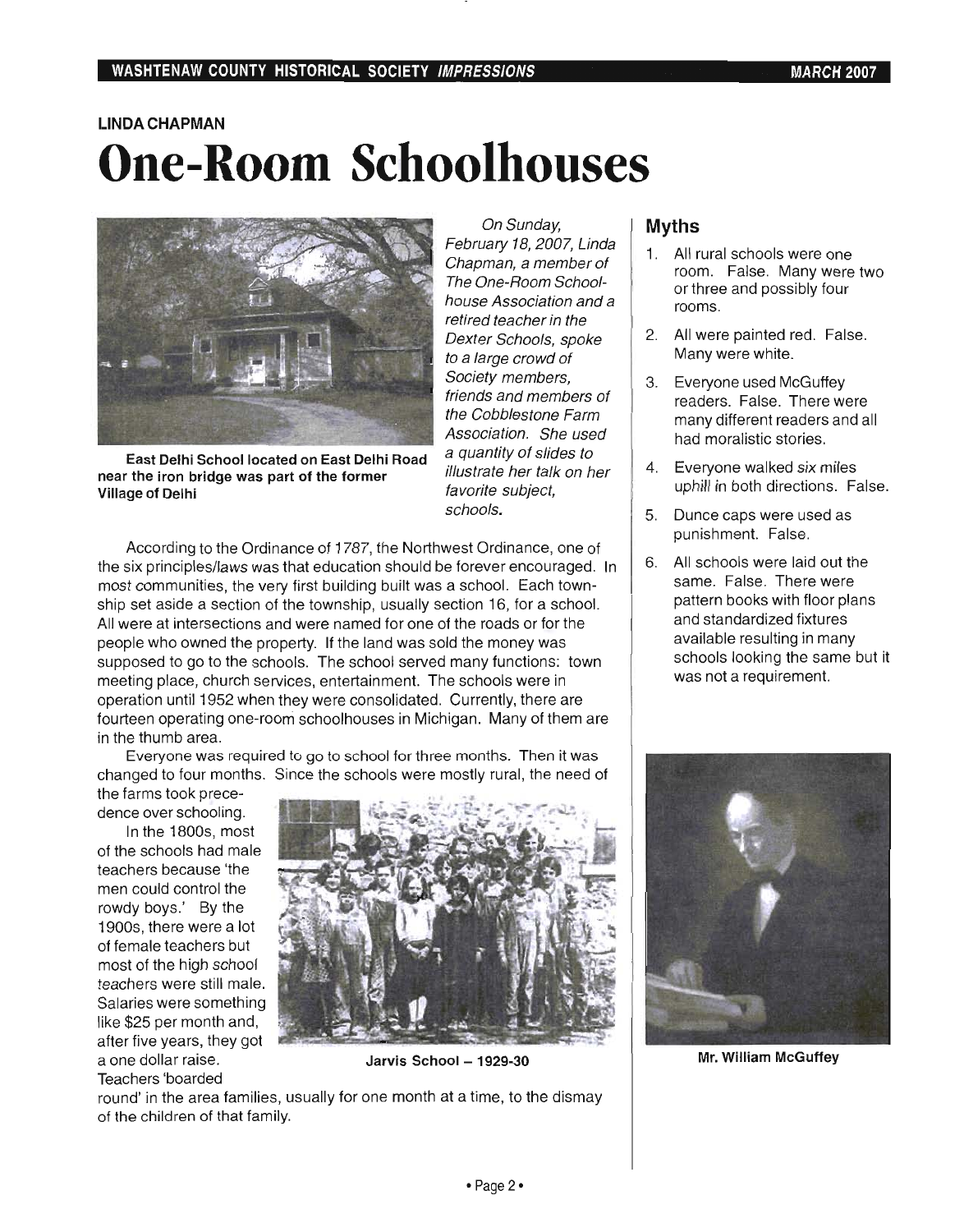

### 1923 Teacher's contract

There were very strict rules for the teachers. Until about World War I, females were required to wear two petticoats. Females could not be married. Anyone that had completed the eighth grade could teach: They had to be at least three years, academically, beyond their oldest student.



1872 Rules for teachers

### THE PODUNK SCHOOL

The Podunk School was moved from Walsh Road to the grounds of the Webster Township Historical Society on Webster Church and Farrell Roads in the early 1990s.



Podunk School at original site on Walsh Road.



Podunk School after move and restoration.



Podunk School: interior view of rear of school.



Podunk School outhouse.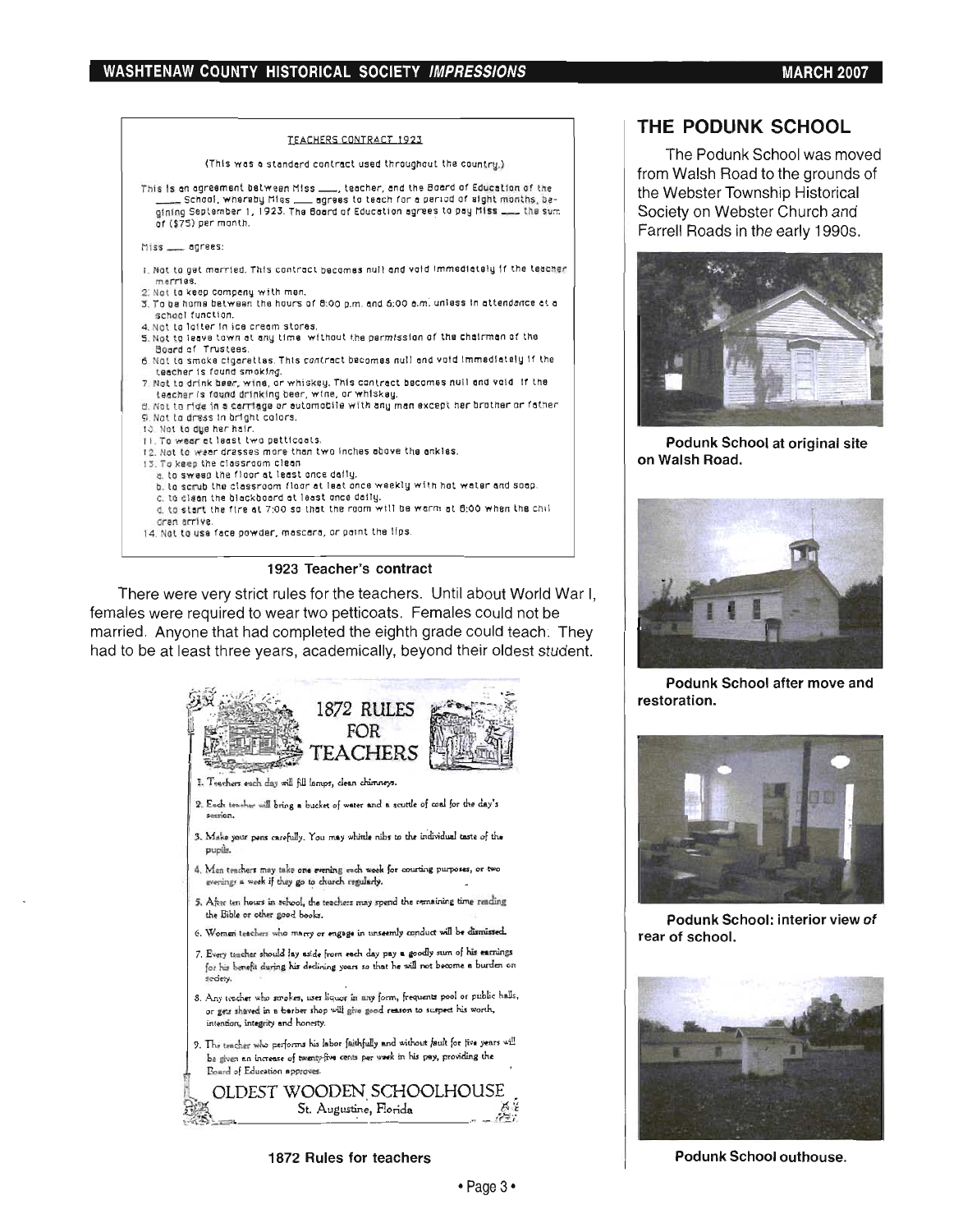### WASHTENAW COUNTY HISTORICAL SOCIETY IMPRESSIONS MARCH 2007

Many of the school buildings have been adapted to other uses. The late, well-known Father Alex Miller lived in the Merrill School on Merrill Road near Strawberry Lake Road. There is some evidence that the building had been moved to replace a previous school.

The Mary Hawkins School, located at North Zeeb and Joy Roads, is now a residence and has had two additions. The school at the corner of Jackson and Parker Roads has been a residence for many years. Another example of re-use is the building at the corner of North Territorial and Scully Roads that is now a craft store  $-$  and painted red.

Linda Chapman, at the conclusion of her talk, showed artifacts: a lunch box, a teacher's school bell, a school course of study and a potato. Children would bring their lunch and if they brought a potato it would be placed atop the pot-bellied stove and would be ready to eat by lunch time.



**Merrill School** 



Parker School at Jackson and Parker Roads.



Craft store

The Saline Area Historical Society developed a brochure, A Tour of Country Schools, in 1989 covering the area between 1-94 and M-14 on the north; Clinton / Hack Road / Milan on the south; M-52 on the west; and a small area beyond US-23 on the east. There are 55 schoolhouses indicated on the map.

A copy of the brochure can be picked up at the Museum on Main Street or call 734-662-9092.

- Hoyt-Ford Now a home across from Wellers, moved In 1943 by Ford, from Macon Road
- 2. Dell Now a corn crib on SW corner of Dell and Austin Road, from NW corner of US 12 and Dell Road
- 3. Benton Now a farm garage opposite St. James Church. W on US 12, was fronting US 12
- Lancaster Now a home at 12990 US 12 on NE corner of US 12 and McCollum Road
- 6. Lindsley Removed from a site just S of Arkona and Undaley Road, on the E side
- 6. Gleason Now a home at 13740 Goodrich Road, between Arkona and Hack Road
- 7. Forbes Now a home at 11605 Macon Road, between W11low and Braun Road 8. Hammond - Now a home at the SW corner of Jordan
- and Willow Road
- 10. Shaw Removed from the original site, S of Mooreville<br>Road and E of Maple, in triangle<br>11. Judd Now a home at 10065 Saline Milan Road, at the 11. Judd - Now a horne at *10065* SaUne Milan Rood. at the
- corner of Judd and Saline Milan Road
- 12. Oak-Grove Now a home at 9745 Warner Road, between<br>Willis and Judd Road 13. Tamarack - Now a home at 9454 Carpenter Road. N of
- Judd, on  $E$  side 14. Oak Lawn - Now storage for a new home at NE corner of
- Bemis and Carpenter Road 15. Fosdick - Now a home at 507 Bemis at Warner Road.
- onglnal locatIOn, brick 16. Valentine - Now a home at 7172 E Michigan Ave.,
- original location, wood siding 17. Sutherland - Now a home at 900 Textile Road, original
- location. near railroad. brick
- 18. Town Hall Removed to EMU Campus In 1988. from corner of Morgan and Thornas Road, SE 19. Roberts - Removed from SE comer 01 Carpenter and
- US<sub>12</sub> 20. Carpenter - Vacant, at 3360 Carpenter Road, brick; stlf
- standing on site of early board school
- 21. Stone Now a Nursery School on the original site at<br>56 corner of Packard and Stone School Road 22. Mills - Now In commerical use on S side of Ann Arbor
- Salina Road, at Lohr Road. E of 1-94 23. Wagner - Now In commerical use at original site, 3250
- Uberty Rood. brick. On N side
- 24. Knight Removed Irom the corner of Knight & Scio<br>Church Road, NW corner, foundation remains
- 25. Jedele Now a home at 6486 W Waters Road between<br>Gensley and Zeeb Road
- 26. Selem Luthern No. 2 Now vacant. N of Sclo Church on Strleter from SE corner Sclo and Strleter Road
- 27. Maple Grove Now a home, 1/2 mile N of Solo Church on<br>W side of Strieter Road
- 28. Luick Now a home on Sclo Church Road at Steinbach<br>Road S side, wood board 29. Rogers Corner - Now a home at 12351 W Waters near Flectcher Road, brick
- 31. Pleasant Lake Removed for commerical building, N of fake near Town Hall and Lima Center Roads
- 32. St. Thomas Now a home, 3 houses E of church on S
- side of Ellsworth Road<br>33. Girbach Now a home at Pleasant Lake and Parker Road.<br>on the curve
- 34. Salem Luthern No. 1 Now a garage at 4511 Gensley<br>Road, N of Pleasant Lake Road; moved from corner of Pleasant Lake and Gensley Road
- 35. Blaess Still standing on original site, S side of Elisworth. 1/4 mile E of Gensley Road
- 36. Lodi Center Removed from the S side of Pleasant Lake<br>Road, 1/2 mlle W of Zeeb Road
- 37. Dold Now a horne and studio at 3481 W Ellsworth, at the corner of Wagner Road
- 38. Lodl Plaina Removed from 5500 Ann Arbor Saline Road<br>at Brassow Road, W side<br>39. Lodi Acedemy Now a home on SE corner of Ann Arbor
- Lodi Academy Now a home on SE corner of Ann Arbor<br>Saline and Textile Road Wood - Now a home on W side of Dell, just S of Weber
- 41. Rentschler Now a home on the NW corner of Bethal
- Church and Alber Road<br>42. Kuebler Now a home on the NE comer of Bethel Church and Steinbach Road
- 44. Silver Lake Now a home at 12240 Bethel Church and Ernst Road, NW corner on lake<br>45. Short - Removed from SE corner of Austin and Clinton
- 45. Short Removed from SE comer of Austin and Clinton Manchester Road, pump and foundation present 46. Schumnesher Still standing on original site, S side of Burmelster, 1/4 mile E of McCollum
- 47. Parker Now a home on the SW corner of Parker and
- Jackson<br>Bridgewater Station Both old brick and new frame are
- 46. Bridgewater Station Both old brick and new trame are<br>homes, 1/2 mile W of Bridgewater on Austin, opposite sides<br>49. Union No. 1 Now a home at 6740 Austin Road, on N side
- 1/4 mile W of Grass Road 50. Union No. 2 - First High School built in 1868, N Ann Arbor
- and McKay Street, Saline, now Union Elementary
- 52. Paul Removed for use as a garage at farm S of Austin, 1/4 mile E of Ernst; original she, W of farm, facing Austin 53. McLaren- Now a home on SW comer of Jerusalem and<br>Guenther Roads, moved from 1/4 mile S of Jerusalem on<br>Guenther, W side.
- 154. Guenther, W side<br>154. denusatem Now a nome at the comer of Sager and<br>154. Fletcher Roads, in the triangle, old school first farm N
- 55. Lime Center Now a home on the NE corner of Lima<br>Center and Jackson Reads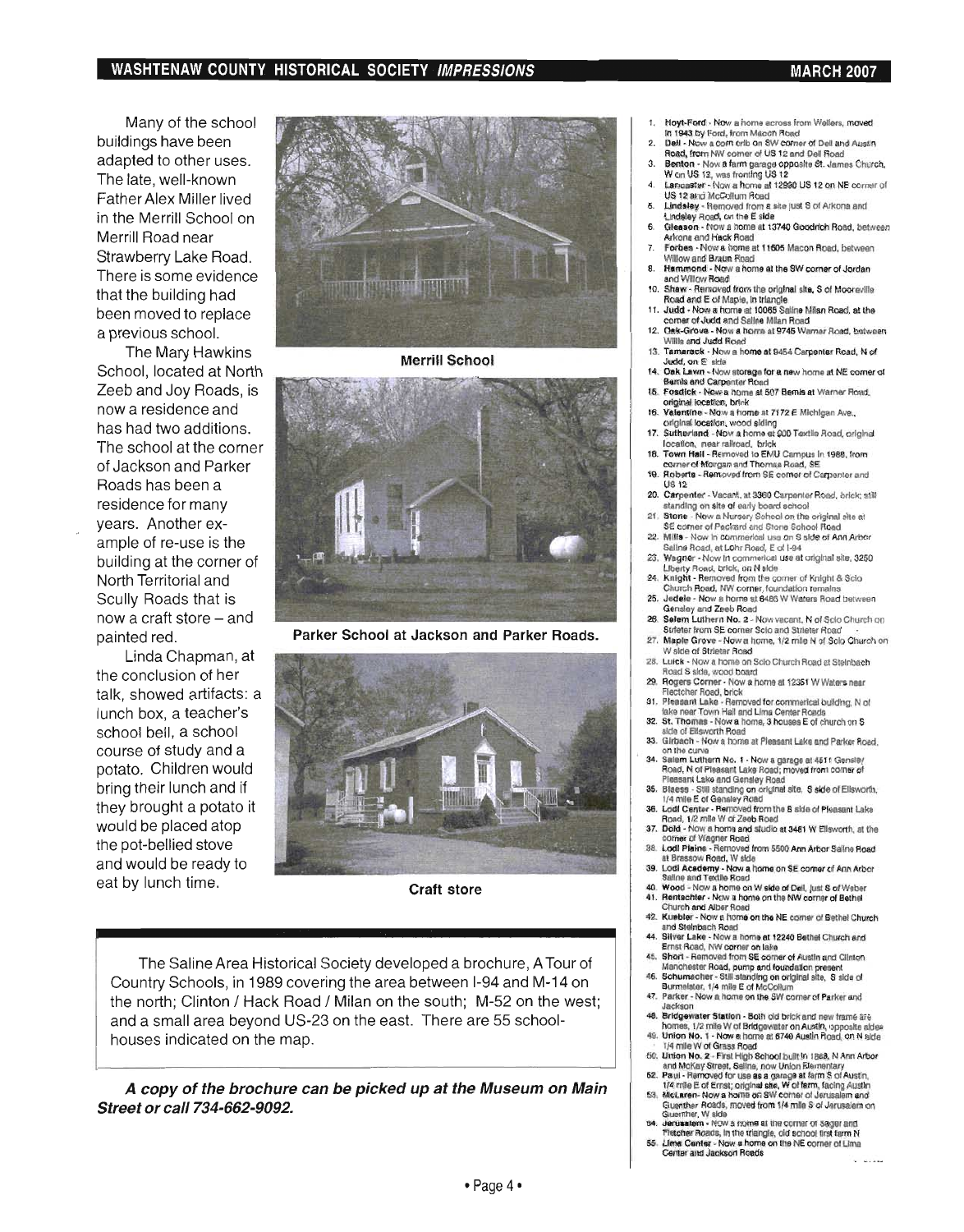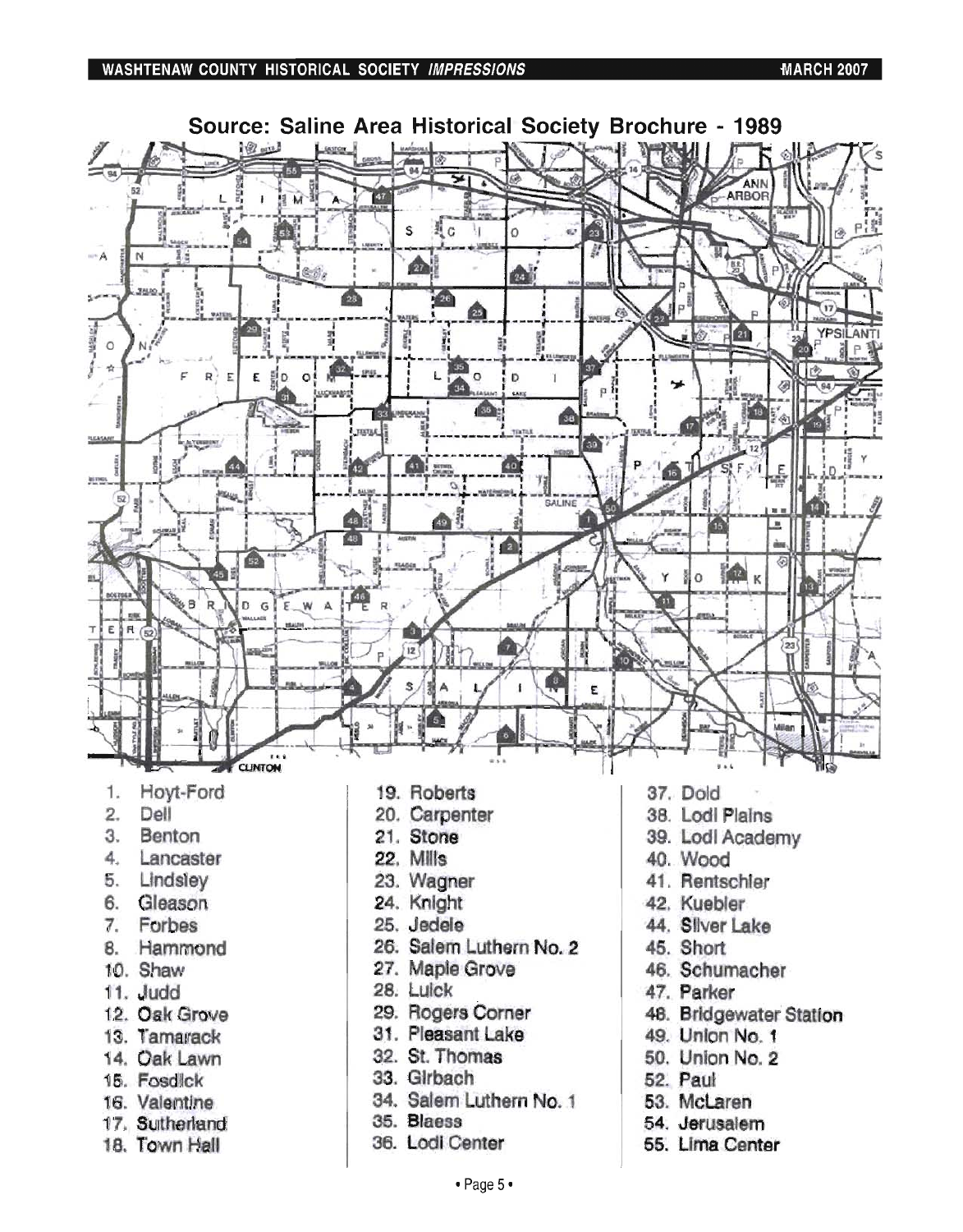# **Historical Gift Suggestions**

The Washtenaw County Historical Society has a few. The throws are \$50 each and are available at the Museum on Main Street and from other historical society groups in Washtenaw County.

These throws are woven in North Carolina of 100% cotton and are 60 inches by 50 inches. There are 19 images of buildings of groups that are members of the Washtenaw County



Consortium. Mailing by US Priority Mail is available for \$8.00 each . For additional information: www.washtenawhistory.org and click on GiftShop or call 734 / 662-9092.

Our Museum Shop has many interesting items available for purchase: Post cards Tiny hand-made bells Note cards Ornaments A variety of books, some of which are:

ANN ARBOR IN THE 19<sup>TH</sup> CENTURY. by Grace Shackman A pictorial history of Ann Arbor. 128 pp. \$20

ANN ARBOR IN THE 20<sup>TH</sup> CENTURY. by Grace Shackman A pictorial history of Ann Arbor. 128 pp. \$20

ANN ARBOR OBSERVED. by Grace Shackman. Compilation of Observer articles. 271 pp. \$20

JEWISH ANN ARBOR. by Richard Adler & Ruth Adler. 128 pp. \$20 BIRDSEYE MAP OF ANN ARBOR, MI-1880, 24 by 30 in. Rolled & in tube. \$10

HISTORIC BUILDINGS: Ann Arbor, MI. by Marjorie Reade & Susan Wineberg. 232 pp. \$15

**LOST ANN ARBOR:** by Susan Wineberg. Buildings that have been demolished. 128 pp. \$20

SALINE: A Pictorial history. by Susan Kosky. 128 pp \$20

THE INDIANS OF WASHTENAW COUNTY, MI. 1927 by W. B. Hinsdale. 68 pp. \$7

YPSILANTI IN THE 20<sup>TH</sup> CENTURY. by James Thomas Mann. 128 pp. \$20

YPSILANTI, A HISTORY IN PICTURES. by James Thomas Mann. 128 pp. \$20

THE ANN ARBOR RAILROAD. by D.C. Jesse Burkhardt. 128 pp. \$20

ARGOMANIA - A LOOK AT ARGUS CAMERAS AND THE COMPANY THAT MADE THEM. by Henry J. Gambino. 222 pp. \$40

### AROUND THE COUNTY **Upcoming Events**

Kempf House Museum Wednesdays, March 7 - April 25, 2007 12 noon 312 S. Division, Ann Arbor, MI Noon Lecture Series Topics vary For information on current week topic 734-994-4898 For full program description visit www.kempfhousehistory.org

Pittsfield Township Historical Society Sunday, April 15, 2007 2:00 p.m. Senior/Community Center 701 W. Ellsworth Rd., Ann Arbor, MI Fashions from the Second Half of the Nineteenth Century Would Scarlet O'Hara really have worn her curtains? Queen Victoria and Amelia Bloomer-what do we have to thank them for? What happened to make 1851 and 1859 landmark years in the clothing industry? We will take a look at what happened in society and technological development to influence fashion and clothing. Helen Welford has a background in arts and a love of 19th-20th century ballroom dancing that has set her on the path to reproduce her own vintage ballgowns.

For information contact Marcia Ticknor 734-429-4517 or email m\_ticknor@yahoo.com

### Saline Area Historical Society Wednesday, April 18, 2007 6:00 p.m.

Oakwood Cemetery, Michigan Avenue and Monroe Street Saline, MI Oakwood Cemetery Walk Join Greg King as we tour portions of the Oakwood Cemetery. He will demonstrate his specialty in repairing damage done to cemetery tombstones. While at the cemetery we will look at some of the more interesting tombstones. Park on Monroe or at Curtiss Park. Meet at the 1899 Mausoleum For information contact Robert Lane 734-429-1254 or email salinehistory@earthlink.net

Genealogical Society of Washtenaw **County** 

Sunday, April 22, 2007 1:30 p.m. St. Joseph Mercy Hospital Education Center Auditorium - parking lot P Genealogy Software Workshop Is your old genealogy program no longer meeting your needs? Want to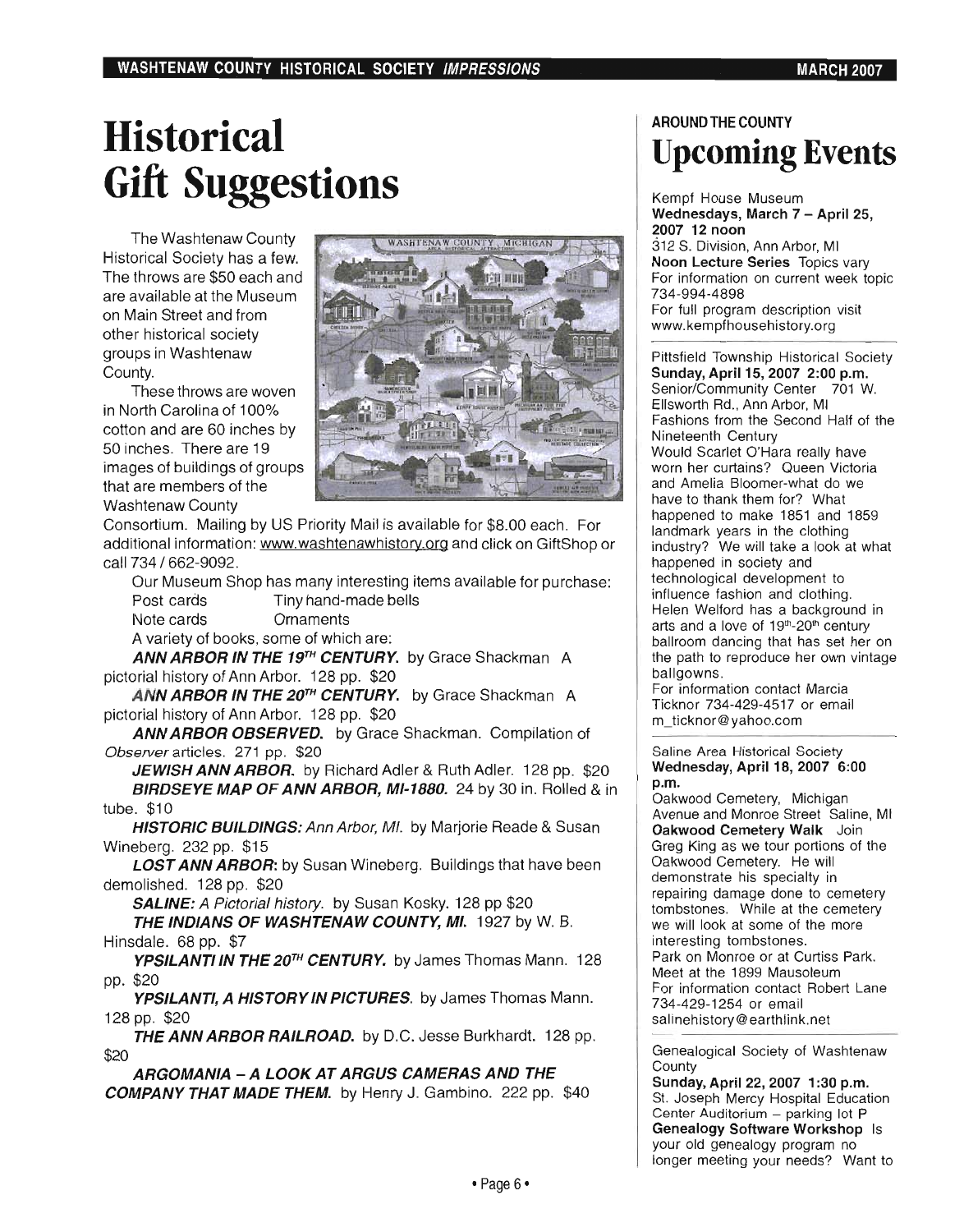try something new but not sure what to buy? Several popular programs including Legacy, The Master Genealogist, Family Tree Maker and PAF as well as mapping and photo editing programs will be discussed followed by a hands-on session where members can try out the programs and ask questions from our own experts.

#### Cobblestone Farm Association Saturday, April 28, 2007 12:00 p.m.-4 p.m.

Cobblestone Farm Museum 2781 Packard Rd., Ann Arbor, MI Spring Cleaning Ox team demonstration. Open and wash the windows. Mop the wood floors. Air out the closets. Cook on the wood stove. Clean and sharpen tools. Straighten up the wood shed. Get the house garden ready to plant. There's plenty to do on this old farm!

## **Ann Arbor High School Band**

Continued from page 1.

became a permanent fixture at Ann Arbor High. Jump ahead to 2001 and the band is touring China. Five years after that, the band is part of the Ann Arbor Pioneer High Music Department that was recognized by the Grammy Foundation as the very best high school music program in the nation.

How the band program grew into such national and international renown is the subject of The Centennial Project, a research undertaking directed by Daryl Hurst. Hurst is an alumnus of the program who has been conducting interviews, researching archives, and building a sizeable library of materials on the history of the band. The project is expected to culminate in a centennial celebration on the band's 100<sup>th</sup> anniversary in 2014.

Hurst invites citizens and fellow historians to contribute to the project with photos, stories, and any other relevant information. Hurst can be reached at

webmaster@aapioneerbands.org or (734) 663-6306.

### **ONE-ROOM SCHOOLHOUSE OF WASHTENAW COUNTY Current Exhibit**

A school room is set up on display using desks on loan from the Knox family, Cobblestone Farm and Heather Douglass. Pictures and histories of many county one room schools are also displayed.

Artifacts from our collection such as children's clothes, song books, readers as well as artifacts on loan are featured. Items used for games played during recess help round out the exhibit.

A recent donation of letters from the 1770s to the 1850s included a handwritten 1852 contract between teacher John Sears and School Number 17, Scio township. Mr. Sears is to teach primary school for a period of 4 months (or weeks) [sic] for the sum of \$17 per month (or week) [sic] for his services and room and board. A month is 26 days, excluding Sundays and alternate Saturdays. He would get the 22<sup>nd</sup> of February, 4<sup>th</sup> of July, Thanksgiving, Christmas and New Years off as well as the days of general biennial elections. A transcript of the full contract is displayed on the wall in the front display room.

The exhibit runs through May 23,2007. The museum is open Wednesday, Saturday and Sunday from 12 to 4 P.M. or by appointment. For information call 734-662-9092 or email wchs-500@ ameritech .net.



Depiction of a one room school



Boys SUit, 'spanking stick' and signs of exhibit



Girls dresses



Case shows children's clothing, games, slates, books